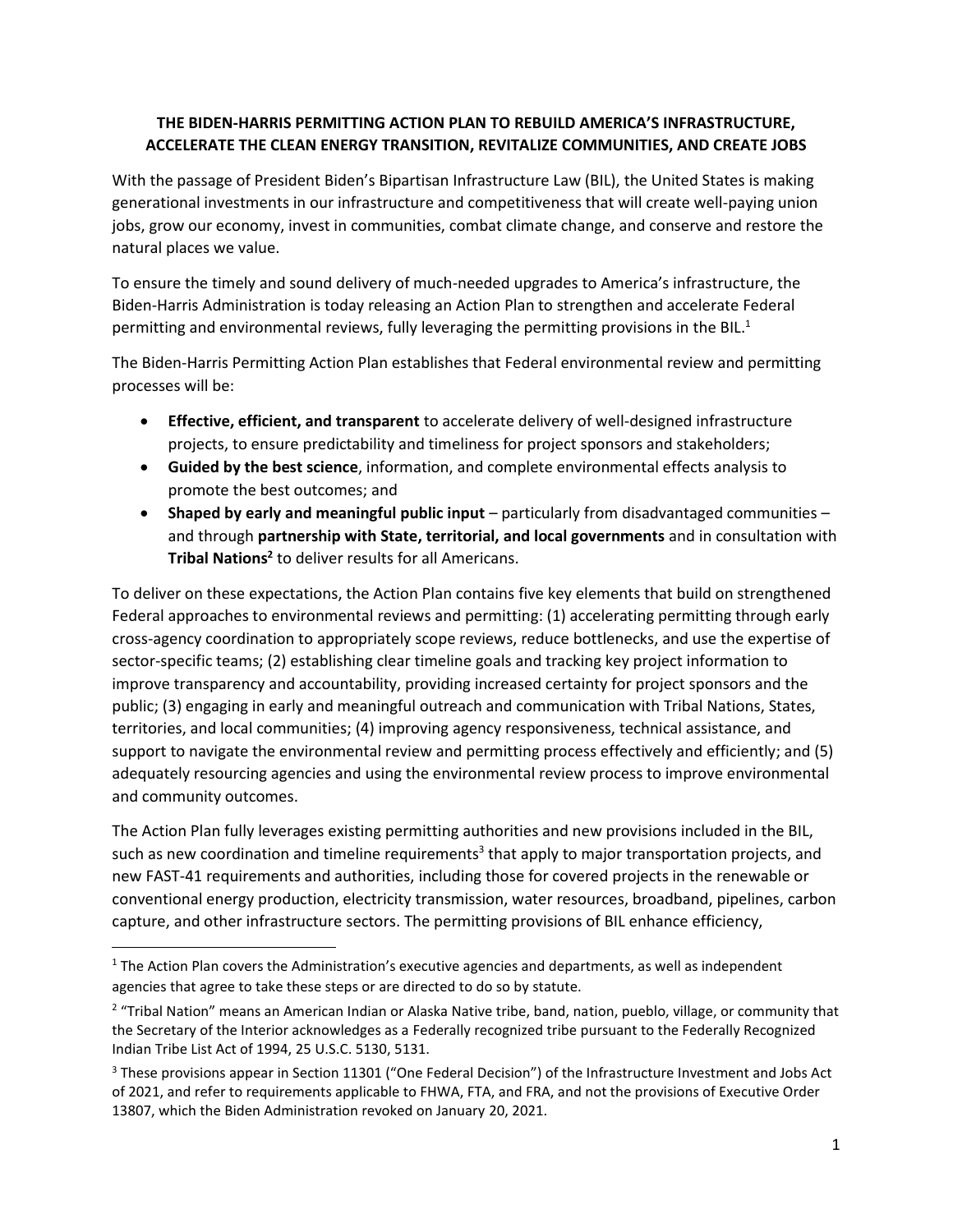accountability, and predictability and provide the tools needed to ensure timely and sound delivery of these historic infrastructure investments. Within 90 days of the issuance of this Action Plan, the Office of Management and Budget (OMB), in consultation with the Council on Environmental Quality (CEQ), will provide guidance to agencies on carrying out the initiatives in this Action Plan.

This Action Plan is another example of the Administration acting decisively to deliver the benefits of infrastructure investment to the American people by moving swiftly to advance and help build welldesigned projects that promote, rather than compromise, our environmental goals. Long overdue improvements to our nation's ports, airports, rail, and roads will help ease inflationary pressures, create conditions for businesses to thrive, and strengthen supply chains. Building new clean energy generation and transmission projects will power homes, automobiles, and businesses and help avoid the worst impacts of climate change. Responsible and sustainable domestic sourcing of critical minerals and materials will power our clean energy economy and reduce reliance on unreliable foreign supply chains. And delivering clean residential water supplies, high-speed internet, and open space to all Americans, especially those historically underserved, is imperative.

Critically, the modernization of America's infrastructure must deliver benefits to all communities and avoid the mistakes of the past. Too often, infrastructure investments have resulted in highways being built through vulnerable communities, climate change and other pollution risks being ignored, irreparable damage to natural resources discounted, and disproportionate and negative impacts on lowincome neighborhoods, rural places, communities of color, and Tribal land.

As part of the Permitting Action Plan, Federal agencies are pursuing a coordinated set of actions to enable efficient and effective permitting and environmental review all in service of our ultimate goal – to enable infrastructure projects infused and informed by the Biden-Harris Administration's values to be delivered on-time to the American people, including by:

**Accelerating Smart Permitting through Early Cross-Agency Coordination.** The Biden-Harris Administration will improve coordination and focused information exchange among responsible Federal agencies to increase productive communication that moves projects forward. The Administration will leverage the interagency Federal Permitting Improvement Steering Council (Permitting Council) to improve coordination among agencies and resolve issues consistent with climate, economic, and equity goals. Established in 2015, the Permitting Council includes the deputy secretaries or equivalent of 13 Federal permitting agencies, the CEQ Chair, the OMB Director, and an Executive Director, who serves as the Permitting Council Chair. While the Permitting Council provides a governance structure and set of procedures for FAST-41 covered projects, the Permitting Council's membership will be deployed more broadly in this Action Plan as a governing body to help address pressing issues, provide guidance, and take other necessary actions to facilitate sound and efficient permitting. The Permitting Council Executive Director, CEQ Chair, and OMB Director, in cooperation with the National Economic Council (NEC), the White House Climate Policy Office (CPO), and the White House Infrastructure Implementation Team, will work closely with the Permitting Council agency members, other senior agency officials, and Permitting Council member agency Chief Environmental Review and Permitting Officers (CERPOs), to help ensure that appropriate resources, coordination mechanisms, and attention are being devoted to environmental reviews and permitting, and that environmental review and permitting decisions are being conducted in an efficient and effective manner. The Permitting Council also will fully leverage its role as a Federal center for permitting excellence to help avoid and resolve potential conflicts and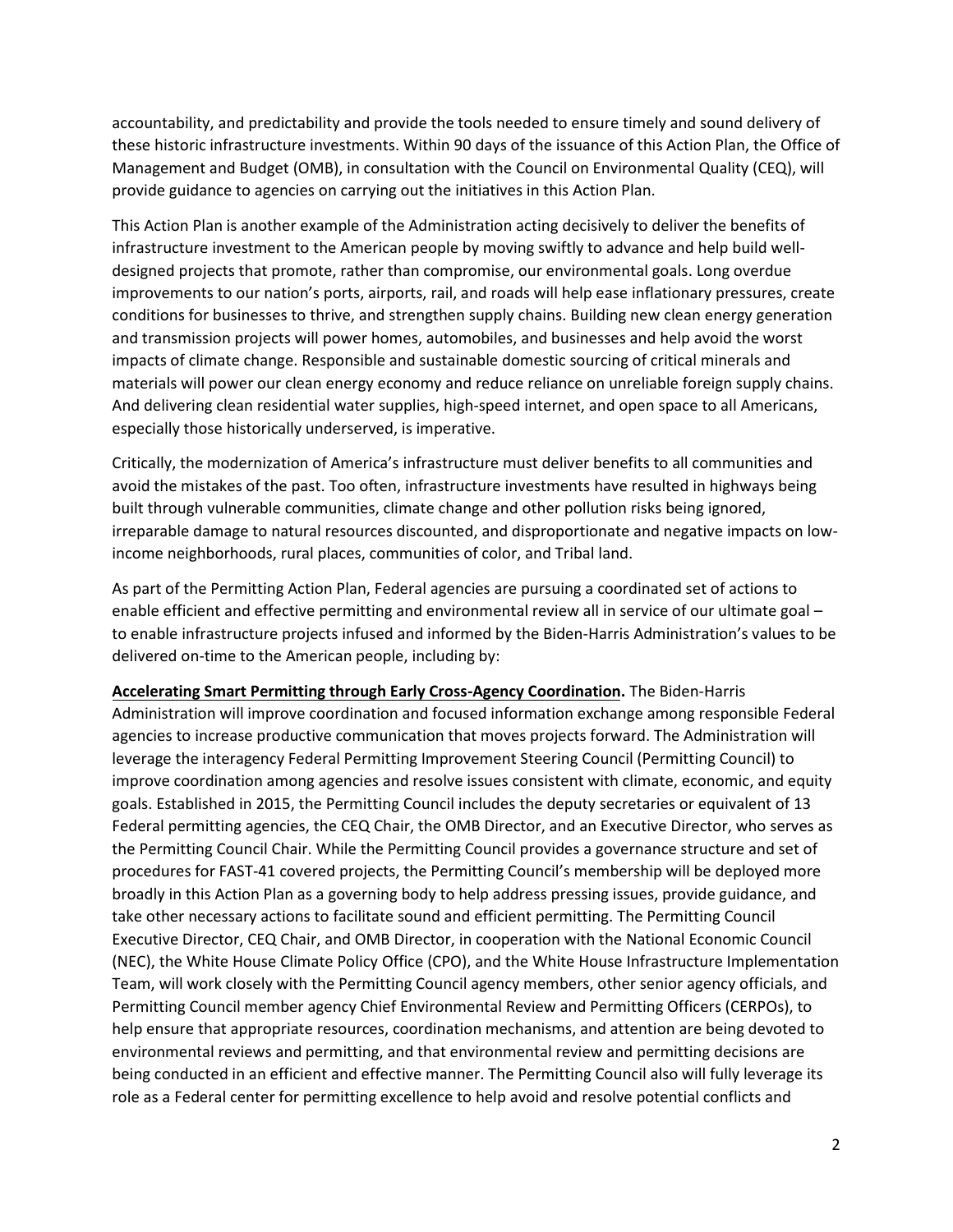bottlenecks before they emerge, and identify and share best practices, drawing upon the expertise of agency CERPOs, who will provide day-to-day technical support for permitting processes, facilitate timely reviews, and resolve permitting issues in a timely fashion.

In addition, the Administration has convened sector-specific teams of experts, including teams marshaled by the CPO and NEC, that are advancing the responsible build-out and modernization of U.S. infrastructure by facilitating interagency coordination on siting, permitting, supply chain, and related issues for:

- Offshore wind energy and transmission;
- Onshore renewable energy and transmission;
- Broadband;
- Production and processing of critical minerals;
- Transportation; and
- Climate-smart infrastructure.

Within 60 days of the issuance of this Action Plan, these teams will provide to the Permitting Council a charter that describes their organizational structure, mission and objectives, and strategies for promoting the effectiveness and timeliness of permitting. In addition, these teams will provide updates to the Permitting Council at least quarterly on the status of large, complex, or significant projects in meeting permitting milestones and schedules, strategies to address disputes or complicated issues, whether additional resources are necessary to reduce bottlenecks, and any other pertinent issues as determined by the teams. The Biden-Harris Administration will continue to evaluate whether to convene other-sector-specific teams to improve permitting processes and advance infrastructure investments.

In addition, the Biden-Harris Administration is taking several other steps to improve cross-agency coordination, including:

- **Leveraging the Permitting Council's FAST-41 process, coordination functions, and expanded authorities.** The BIL modified key functions of the Permitting Council to facilitate environmental review and permitting for FAST-41 "covered" projects, which tend to be complex, capital intensive, and involve multiple Federal agencies. The Biden-Harris Administration will make expanded use of the Permitting Council's new authorities, including the ability to help facilitate infrastructure projects proposed by Tribes on Tribal lands, accelerate information sharing and troubleshooting, and help agencies remedy near-term resource shortages for permitting. Agencies will, as relevant and appropriate for certain projects, encourage project sponsors to use the FAST-41 process, which is designed to promote coordination, transparency, efficiency, and good outcomes consistent with environmental, climate change, and climate resilience goals. Consistent with new provisions in BIL, the Permitting Council Executive Director will provide quarterly reports to Congress assessing agency compliance with FAST-41 requirements. The Permitting Council will work with the Department of Transportation to make upgrades to the Federal Permitting Dashboard to better track and monitor agency progress in the environmental review and permitting process.
- **Leveraging the Department of Transportation's Interagency Infrastructure Permitting Improvement Center.** The Interagency Infrastructure Permitting Improvement Center (IPIC) plays a critical coordination and troubleshooting role for transportation projects, which are not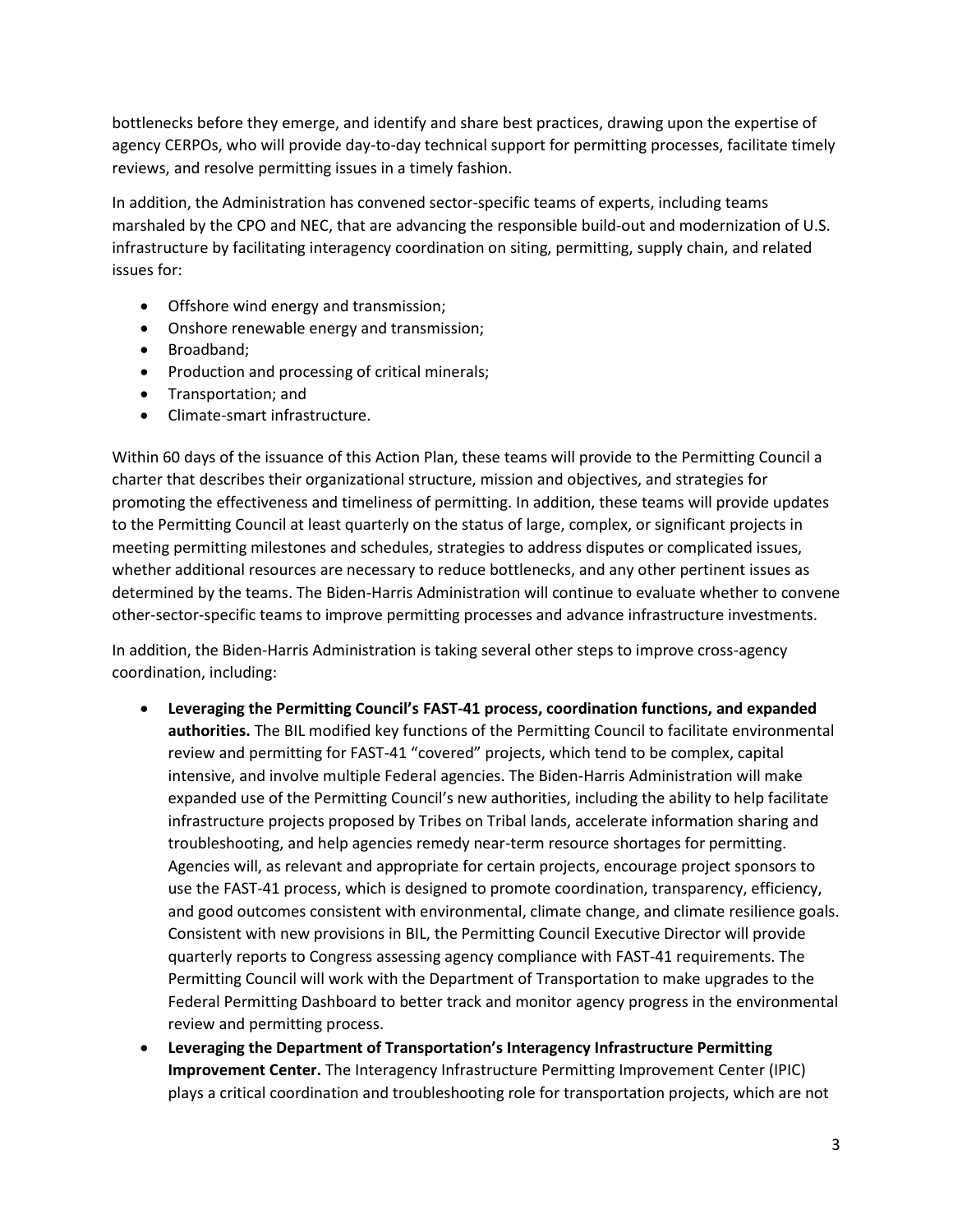part of the FAST-41 process. IPIC will help facilitate environmental review and permitting for BILfunded transportation projects by developing program-specific guidance, sharing best practices, coordinating priority projects, tracking metrics for timeliness and project outcomes, and continuing to explore innovative approaches to environmental review and permitting to help improve community and environmental outcomes. Agencies participating in transportation project reviews should closely coordinate with the Department of Transportation to identify and resolve issues at the earliest possible time, conduct concurrent reviews and work on joint documents, and aim to meet permitting timetable milestones.

- **Developing programmatic approaches to permitting and environmental review**. Within 90 days of the issuance of this Action Plan, agencies and cross-agency teams will identify and report to the Permitting Council opportunities to prepare new programmatic analysis and approaches or special area management plans within priority sectors or regions in order to address common issues, eliminate duplication, and site and design projects in a manner that is smart from the start by reducing resource conflicts and incorporating climate-smart approaches to siting or design.
- **Working to reform outdated permitting laws and regulations**. The Mining Law of 1872 still governs mining of most critical minerals on Federal public lands. The Department of Interior has [established](https://www.doi.gov/pressreleases/interior-department-launches-interagency-working-group-mining-reform) an interagency working group (IWG) to advance legislative and regulatory reform of mine permitting and oversight. The IWG released a list of Biden-Harris Administration [fundamental principles for mining reform](https://www.doi.gov/sites/doi.gov/files/biden-harris-administration-fundamental-principles-for-domestic-mining-reform.pdf) to promote responsible, timely mining under strong community engagement, environmental, and labor standards that avoids the historic injustice that too many mining operations have left behind. Per Section 40206 of the BIL, the working group will deliver recommendations to Congress by November. It will also host public input and [comment](https://www.federalregister.gov/documents/2022/03/31/2022-06750/request-for-information-to-inform-interagency-working-group-on-mining-regulations-laws-and) sessions and work with relevant agencies to initiate updates to mining regulations by the end of the year.

**Establishing Clear Timeline Goals and Tracking Key Project Information**. Communities and project proponents all benefit from having clear information about the schedules, key milestones and deadlines, and public comment opportunities for the environmental review and permitting of a project, regardless of whether it is covered by FAST-41. Clear timeline goals and up-to-date information increase accountability, encourages efficiency, enables greater public participation in project decisions, and builds trust in government. The Biden-Harris Administration will therefore:

- **Create permitting schedules with clear timeline goals.** Federal law requires certain agencies to establish and post on the publicly-accessible Federal Permitting Dashboard or another public webpage project permitting schedules and other information for certain large-scale projects. Consistent with these statutes, lead agencies, in coordination with cooperating agencies, are directed to establish and post schedules that are both ambitious and realistic, contain relevant milestones, and meet all requirements in applicable law to complete environmental review and permitting in a sound and timely manner. Permitting Council members and their CERPOs will regularly review applicable permitting timetable data and key action milestones for projects to provide accountability.
- **Track key information on the Federal Permitting Dashboard**. The Federal Permitting Dashboard has proven to be an effective mechanism to enhance transparent interagency coordination and efficient decision-making. The Permitting Council will continue to provide guidance to assist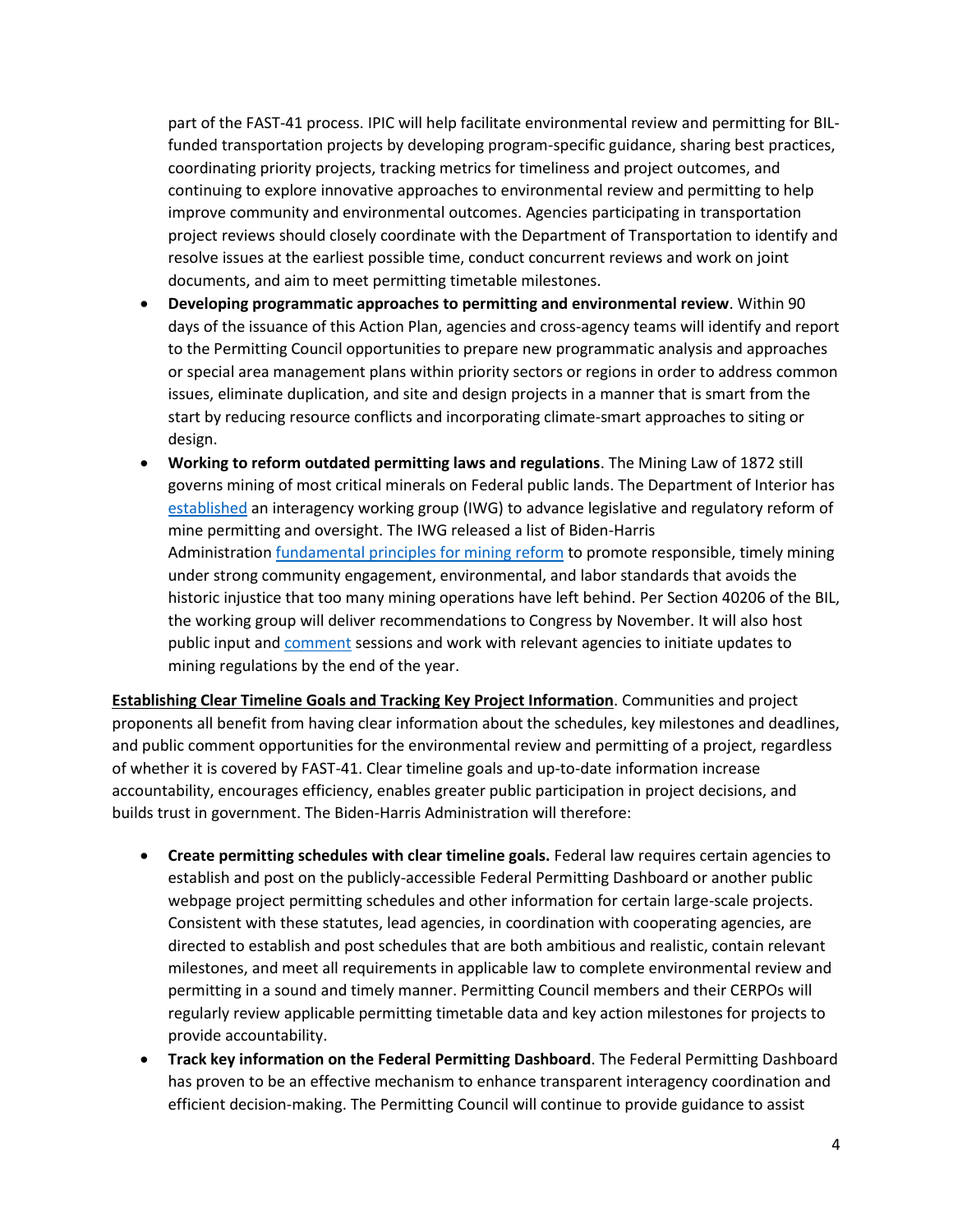member agencies in posting and maintaining information that must be posted to the Dashboard for FAST-41 covered projects, including timetables, milestones, and new information required by the BIL on public engagement opportunities and the status of mitigation measures agreed to as part of the environmental review and permitting process. The BIL also gives the Permitting Council Executive Director new authority to direct an agency to add projects not covered by FAST-41 to the Dashboard in the interest of transparency. Within 90 days of the issuance of this Action Plan and on a regular basis thereafter, the Permitting Council Executive Director, CEQ, and OMB will provide guidance to Permitting Council agencies on which non-FAST-41 projects should be added to the Dashboard. In addition, the Permitting Council will work with DOT, which manages the Dashboard, to explore using the Dashboard or another platform to provide access to information on net greenhouse gas (GHG) emissions or emissions reductions associated with projects, consistent with the Administration's commitment to addressing climate change.

• **Identify the lead and cooperating roles for Federal agencies in permitting processes**. To enhance coordination among Federal agencies and avoid permitting delays, the lead Federal agency with responsibility for a project should identify—as early as possible—all other agencies that have relevant authority or expertise in a funding or permitting decision. The lead Federal agency will develop and implement coordination plans, interagency agreements, or other mechanisms designed to ensure sustained and effective coordination and accountability. Where applicable, these workplans will be reflected on the Federal Permitting Dashboard or similar platform.

**Engaging in Early and Meaningful Outreach and Communication with States, Tribal Nations, Territories, and Local Communities**. Proactive, early, and ongoing engagement with the public and State, local, Tribal, and territorial partners is a core value of the Biden-Harris Administration's Permitting Action Plan and is fundamental to delivering timely projects that serve the needs and priorities of communities. Under the Permitting Action Plan, agencies are therefore engaging in:

- **Early and sustained Tribal consultation**. Agencies will consult with affected Tribal Nations as early as possible, in a sustained manner, and in a fashion that respects the Nation-to-Nation relationship. Where appropriate, agencies should invite Tribal Nations to serve as cooperating agencies in environmental review processes. As part of their annual progress reports to OMB on implementing agency Tribal consultation plans, as required by President Biden's Memorandum on Tribal Consultation and Strengthening Nation-to-Nation Relationships, agencies shall report on cooperation and consultation with Tribal Nations in the environmental review process. The Permitting Council, CEQ, and OMB will provide additional guidance and training to Federal agencies on Tribal consultation.
- **Proactive State, territorial and local government partnership.** Agencies will identify and coordinate with relevant State, territorial, and local governments as early as possible and in a sustained manner. Where applicable, environmental issues should be studied during the planning stage of project development and incorporated into the environmental review process. To the maximum extent feasible, and specifically for FAST-41 covered projects, agencies should develop coordinated project plans that take into account all Federal, State, territorial, and local environmental and permitting actions, and incorporate such plans in memoranda of understanding for State, territorial, and local government agency participation in the Federal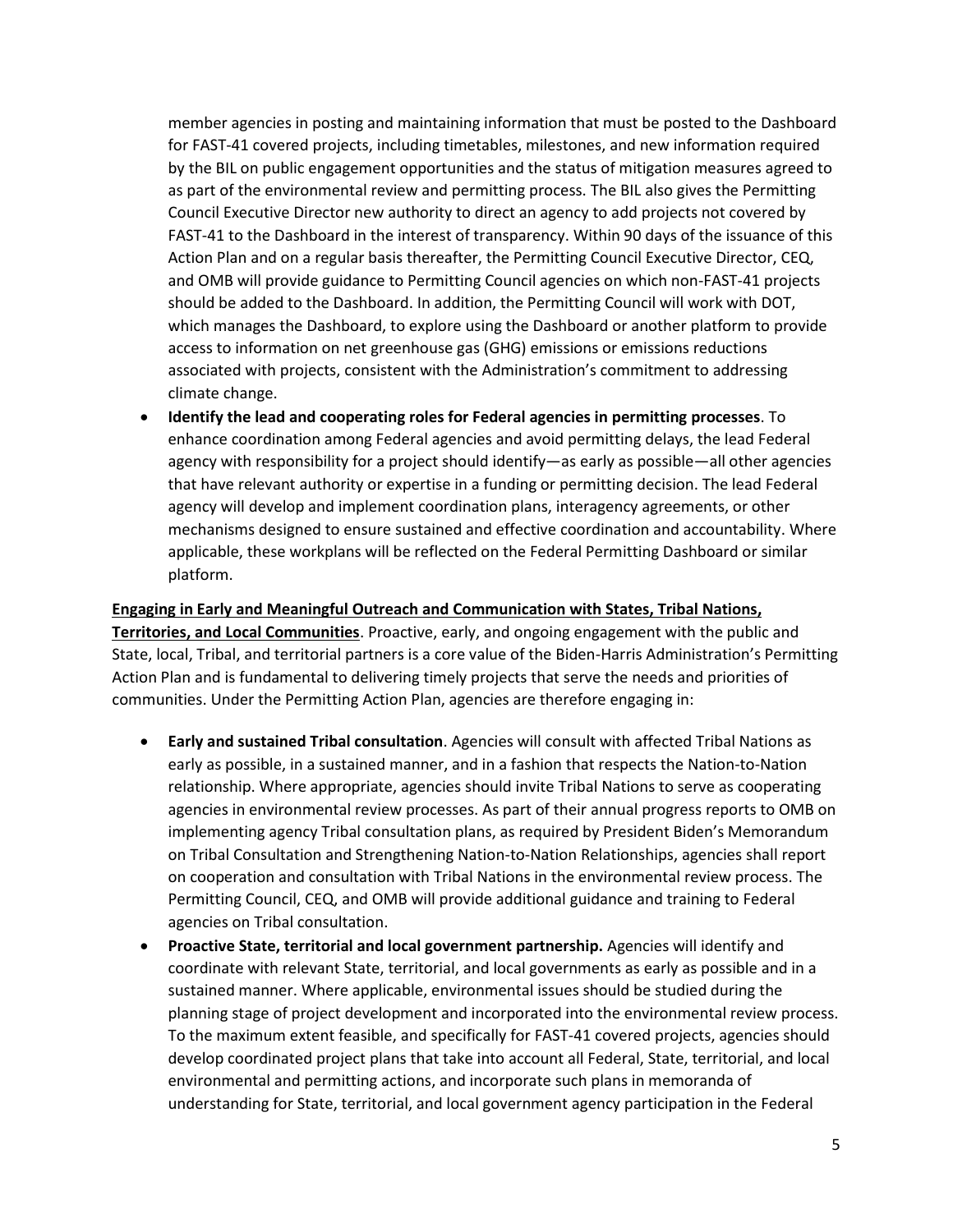environmental review and permitting process. When relevant, agencies should also seek to include non-Federal environmental reviews and permitting activities on the Permitting Dashboard. Consultation and coordination with Tribal, local, territorial and State governments should, among other things, inform development of efficient timetables for decision-making that are appropriate given the complexities of the proposed projects. Additionally, lead and cooperating agencies should share with State, Tribal, territorial, and local authorities best practices involved in review of covered projects and invite input from State, Tribal, territorial, and local authorities regarding best practices.

• **Public participation**. Consistent with the National Environmental Policy Act (NEPA), National Historic Preservation Act, and other applicable requirements including Title VI of the Civil Rights Act and Executive Orders on Environmental Justice and Limited-English Proficiency, agencies will review policies, procedures, and staffing to ensure that the public has a meaningful opportunity to participate in decision-making. Doing so will require agencies to account for the languages spoken within affected communities and any technological or other obstacles to participation. Agencies will consider identifying a chief public engagement officer, or otherwise dedicate specific staffing, and partnering with trusted local messengers to enhance the effectiveness and efficiency of public participation and conduct proactive outreach to diverse community members. Where possible, agencies should post information about project-related public meetings, public hearings, and public comment periods on the Permitting Dashboard or another public webpage and on other media platforms used by the affected community.

**Improving Responsiveness, Technical Assistance, and Support**. Agencies will identify, share, or develop resources, trainings, and tools to assist project sponsors, permit applicants, affected communities, Tribal communities, and other stakeholders to navigate the environmental review and permitting process effectively and efficiently and improve the Federal government's overall responsiveness, technical assistance, and support. Agencies will do so by engaging directly with State, Tribal, territorial, and local governments, and through national stakeholder entities (e.g., National Governors' Association, Council of Mayors, etc.). Key actions include:

- The Permitting Council will host sector-specific and regional meetings with Tribal Nations and non-Federal permitting stakeholders, including State, Tribal, territorial, and local governments to obtain their input on ways to improve coordination among all parties involved in permitting.
- The Permitting Council Executive Director and CERPOs will provide informational sessions with project sponsors and other interested stakeholders to provide an overview of and facilitate understanding of the Federal permitting processes.
- Agencies will review environmental review and permitting information collection requirements and make changes where reporting requirements can be consolidated, clarified, or simplified, and identify ways that information can be collected more efficiently.

## **Adequately Resourcing Agencies and Using the Environmental Review Process to Improve**

**Environmental and Community Outcomes.** Sufficient levels of skilled agency staff and effective use of budgetary resources are essential to completing timely, informative environmental reviews that are guided by the best available science and help deliver improved environmental and community outcomes. Consistent with these goals, agencies should prioritize available resources to address workforce needs and implementation of the initiatives in this Action Plan. This includes using existing